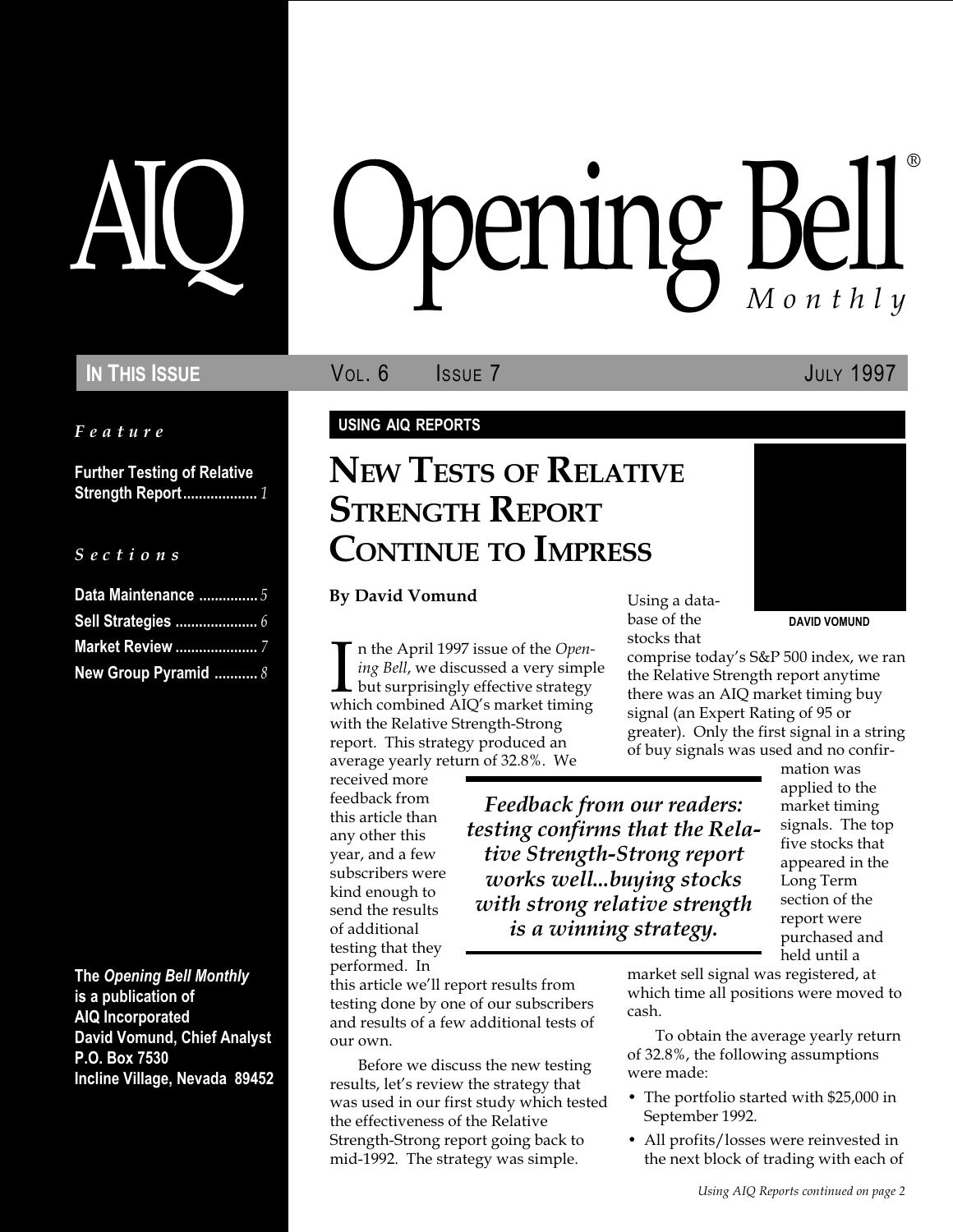#### USING AIQ REPORTS continued ...

the five stocks receiving an equal amount of capital.

- The buy and sell points for the stocks were the opening prices the day after the market timing Expert Rating.
- Commissions were factored in using discount brokerage rates (\$33 per stock trade).
- Slippage, dividends, and money market interest received were not factored in.

After performing this test, several questions remained:

 Would results be higher using the report's Short Term section rather than the Long Term? How would the results differ if the strategy was used on a larger database instead of S&P 500 stocks? How would this strategy fare under poor market conditions? What if more stocks were purchased instead of just five?

| E.R. Buy<br>Signal | E.R. Sell<br>Signal | <b>S&amp;P 500</b><br>$(\%$ ch) | Rel. Str.<br>(% ch) | <b>Stocks Held (ticker symbols)</b> |
|--------------------|---------------------|---------------------------------|---------------------|-------------------------------------|
| 09/10/92           | 09/22/92            | $-0.67$                         | $-2.08$             | FTL,U,WWY,AMD,SFA                   |
| 09/28/92           | 12/14/92            | 3.89                            | 31.17               | COMS, DELL, WIN, UIS, SFA           |
| 12/18/92           | 01/07/93            | $-2.39$                         | $-0.98$             | SFA, WIN, BAY, CC, BKB              |
| 01/12/93           | 02/16/93            | 0.67                            | $-5.15$             | CSCO, BAY, C, SFA, AMD              |
| 07/06/93           | 10/22/93            | 4.95                            | 33.54               | SLI,TLAB,BAY,GIC,ORCL               |
| 12/17/93           | 02/04/94            | 0.74                            | 3.59                | PDG, EMC, HFS, ORCL, DIGI           |
| 02/28/94           | 03/24/94            | $-0.05$                         | 0.54                | COMS, HUM, HFS, ANDW, HLT           |
| 03/28/94           | 06/20/94            | $-0.99$                         | $-8.73$             | HUM,COMS,CPQ,THC,ECO                |
| 06/27/94           | 08/05/94            | 2.17                            | 7.84                | COMS, LSI, AR, MIL, CEN             |
| 08/23/94           | 09/19/94            | 1.36                            | 6.77                | ANDW, DELL, TLAB, TDM, LOW          |
| 09/26/94           | 09/29/94            | 0.31                            | 3.45                | AR, HUM, TEK, UK, ANDW              |
| 10/10/94           | 10/20/94            | 1.67                            | 0.23                | ANDW,HUM,AMH,MU,ADSK                |
| 11/07/94           | 04/20/95            | 9.19                            | 18.15               | DELL, TEK, TDM, MU, CPQ             |
| 04/21/95           | 06/16/95            | 6.16                            | $-2.60$             | MDT, EC, AMH, TEK, BMET             |
| 08/25/95           | 10/02/95            | 3.86                            | 4.04                | DIGI,TLAB,DELL,COMS,CSE             |
| 10/12/95           | 10/19/95            | 1.29                            | 2.44                | BAY, CSCO, LSI, MDP, GNT            |
| 11/16/95           | 12/18/95            | 1.59                            | $-11.14$            | CSCO,CS,BSX,DELL,COMS               |
| 01/16/96           | 04/03/96            | 7.80                            | 23.09               | PX, S, NEM, TMC, U                  |
| 04/15/96           | 04/17/96            | $-0.14$                         | 0.85                | Z,SUNW,ANDW,CSCO,U                  |
| 05/08/96           | 06/07/96            | 4.32                            | 7.43                | CSCO, USS, SUNW, RDC, SMED          |
| 07/09/96           | 08/29/96            | 0.41                            | 7.70                | CSCO, GPS, CHRS, WCOM, DELL         |
| 09/09/96           | 01/06/97            | 12.64                           | 13.43               | RDC,HFS,NKE,HLT,CPB                 |
|                    | $Average =$         | 2.67                            | 6.07                |                                     |

Long Term Relative Strength Strong Report Details Stocks 6 to 10

Of the feedback that

#### PLEASE SEND CORRESPONDENCE TO:

Opening Bell Monthly G.R. Barbor, Editor P.O. Box 7530 Incline Village, NV 89452

AIQ Opening Bell Monthly does not intend to make trading recommendations, nor do we publish, keep or claim any track records. It is designed as a serious tool to aid investors in their trading decisions through the use of AIQ software and an increased familiarity with technical indicators and trading strategies. AIQ reserves the right to use or edit submissions.

For subscription information, phone 1-800-332-2999 or 1-702-831-2999.

© 1993-1997, AIQ Systems

we received, the most extensive testing came from Dennis Nichols. Mr. Nichols posted his results on his Trading Connections Internet home page at

www.tradingconnections.com. (Trading Connections develops addon programs for TradingExpert.)

Here are a few of Mr. Nichols findings:

#### Study #1, Eight-year Test

Mr. Nichols ran the same test as we did (see above) but his was an eight year test beginning on 11/09/ 88. Buying the top five stocks from the Long Term section of the Relative Strength-Strong report produced a

compounded annual rate of return of 42.9%. He appropriately cautions readers that this was based on today's S&P 500 structure so some of the stocks that were purchased may not have been in the structure at that time.

Table 1

#### Study #2, Broader Database

Mr. Nichols ran the same eight year test using a broader database of 1600 stocks that have been traded since 1988. By purchasing the top four stocks on the report, the return was 41.8%.

He notes that this is somewhat overstated because the stocks that have been trading since 1988 have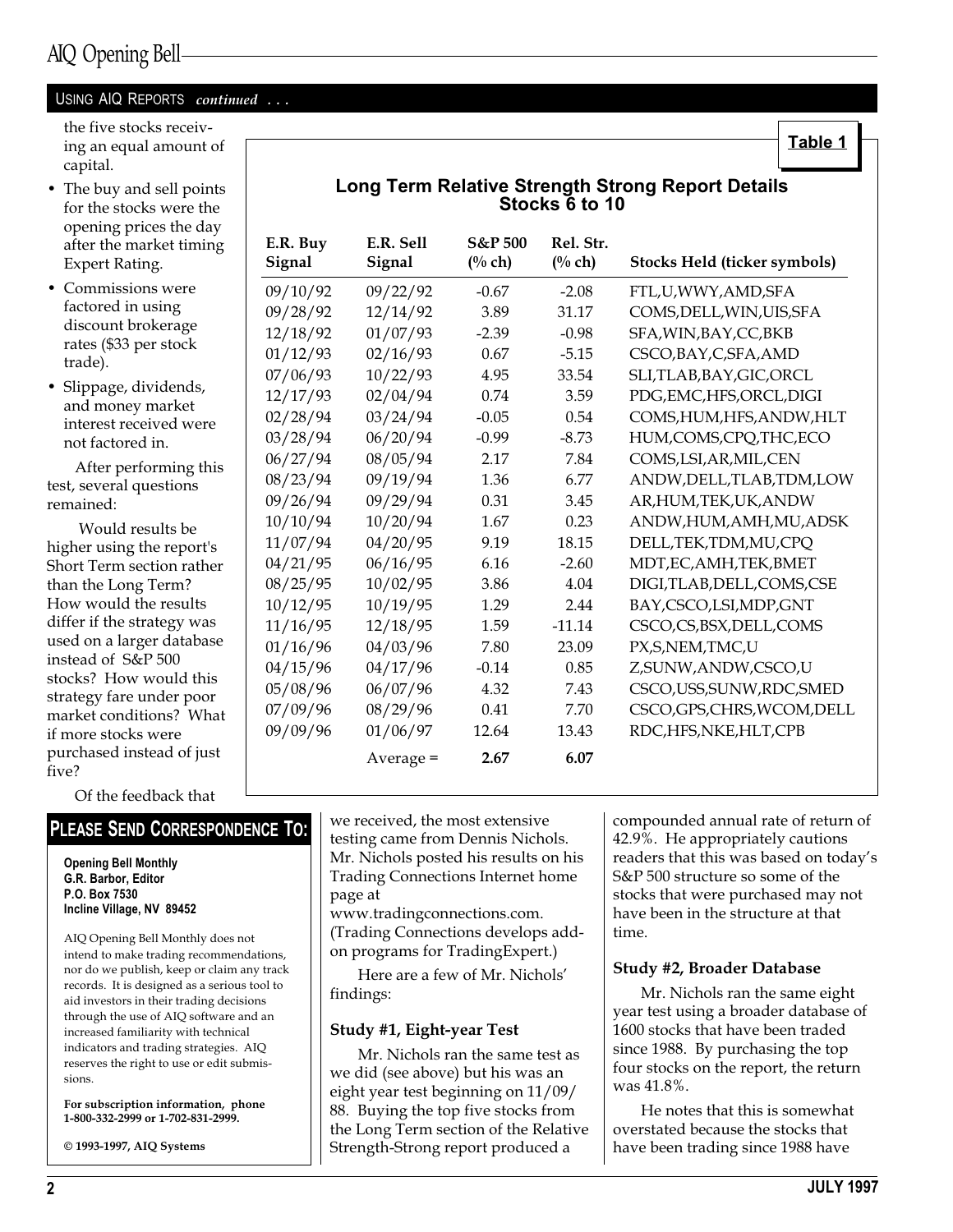Table 2

### USING AIQ REPORTS continued ...

passed a "survival of the fittest" test.

#### Study #3, Using Short Term Section

Mr. Nichols' next test used the Short Term section of the Relative Strength-Strong report. By purchasing the top three stocks on the report using a database of the current S&P 500 industry group structure, the trading strategy produced a return of 42.3%. This result is very similar to his test which purchased the top five stocks on the Long Term section of the report.

#### Study #4, Effect of Market Timing

Our simulated testing included two elements: market timing and stock selection. Mr. Nichols wanted to test the effect that market timing had on the simulated results.

Using the same number of trades as AIQ's market timing signals, a series of randomly timed trades was created for the 11/09/88 to 01/06/97 testing time period. He found that buying the top five stocks from the Relative Strength-Strong report using S&P 500 stocks averaged 31.7% per year. If you purchased the S&P 500 index rather than high Relative Strength stocks, your annual return would only have been 9.4%.

Many thanks to Dennis Nichols for performing this research and posting the results on his web site. Now for some of our own studies.

#### Results of Purchasing Ten, Instead of Five, Stocks

In our work published in the

| <b>Short Term Relative Strength Strong Report Details</b> |  |  |  |  |  |
|-----------------------------------------------------------|--|--|--|--|--|
|-----------------------------------------------------------|--|--|--|--|--|

| E.R. Buy<br>Signal | E.R. Sell<br>Signal | <b>S&amp;P 500</b><br>$(\%$ ch) | Rel. Str.<br>(% ch) | <b>Stocks Held (ticker symbols)</b> |
|--------------------|---------------------|---------------------------------|---------------------|-------------------------------------|
| 09/10/92           | 09/22/92            | $-0.67$                         | $-0.65$             | DIGI, ADSK, WWY, SFA, HAL           |
| 09/28/92           | 12/14/92            | 3.89                            | 20.56               | DIGI,COMS,WIN,RDC,WWY               |
| 12/18/92           | 01/07/93            | $-2.39$                         | 8.58                | DIGI, COMS, DELL, BAY, EMC          |
| 01/12/93           | 02/16/93            | 0.67                            | $-7.79$             | DIGI,COMS,DELL,HET,INTC             |
| 07/06/93           | 10/22/93            | 4.95                            | 21.53               | ECO, DIGI, MU, HM, EMC              |
| 12/17/93           | 02/04/94            | 0.74                            | 5.53                | COMS, TLAB, AMH, THC, HET           |
| 02/28/94           | 03/24/94            | $-0.05$                         | 12.67               | COMS, STO, CPQ, THC, BAY            |
| 03/28/94           | 06/20/94            | $-0.99$                         | $-5.99$             | MU, DELL, STO, AMD, COMS            |
| 06/27/94           | 08/05/94            | 2.17                            | 9.87                | MU,LSI,AMD,ANDW,NUE                 |
| 08/23/94           | 09/19/94            | 1.36                            | 5.61                | SFA, AMGN, MSFT, TLAB, IBM          |
| 09/26/94           | 09/29/94            | 0.31                            | 0.85                | LSI,TLAB,AMH,COMS,SFA               |
| 10/10/94           | 10/20/94            | 1.67                            | 1.19                | LSI, CA, DELL, USS, VIA-B           |
| 11/07/94           | 04/20/95            | 9.19                            | 16.99               | LSI, DELL, AMH, CSCO, AAPL          |
| 04/21/95           | 06/16/95            | 6.16                            | 28.15               | EC,U,MU,DEC,BMET                    |
| 08/25/95           | 10/02/95            | 3.86                            | 3.91                | MU, AMAT, SUNW, LSI, CSCO           |
| 10/12/95           | 10/19/95            | 1.29                            | 4.82                | U,HFS,BAY,CSCO,MDT                  |
| 11/16/95           | 12/18/95            | 1.59                            | $-6.78$             | SUNW, HFS, BAY, DGN, CSCO           |
| 01/16/96           | 04/03/96            | 7.80                            | 20.40               | HFS,RDC,SUNW,DEC,NKE                |
| 04/15/96           | 04/17/96            | $-0.14$                         | $-0.89$             | CHRS, RDC, GAP, SMED, Z             |
| 05/08/96           | 06/07/96            | 4.32                            | 10.45               | CHRS, ENS, TDM, RDC, TJX            |
| 07/09/96           | 08/29/96            | 0.41                            | $-6.17$             | CHRS, Z, RDC, KM, ANDW              |
| 09/09/96           | 01/06/97            | 12.64                           | 12.71               | DELL, BG, NAE, CHRS, ORX            |
|                    | $Average =$         | 2.67                            | 7.07                |                                     |

April Opening Bell, we always used the top five stocks on the Relative Strength report. To only hold five stocks, however, is risky and will lead to a volatile portfolio. Our first test is to see how the results change if ten stocks were purchased after each market timing buy signal instead of five stocks. In this test, we looked at the performance of the sixth to the tenth highest rated stocks.

**Table 1** shows the trade by trade details of this test. We would expect that the top five stocks on the report would outperform the next five stocks and that is what happened. The top five stocks on the report had an average return per trade of 9.04% while the next five stocks had an

average return per trade of 6.07%. While this is a lower value, it is still well ahead of the S&P 500's 2.7% return per trade.

Looking at yearly returns, the April Opening Bell article reported that trading the top five stocks on the report from 1993 through 1996 led to an average yearly return of 29.2%. Using the next five highest rated stocks, (stocks six to ten) the average yearly return drops to 19.4%. Therefore, using this trading strategy on the top ten stocks would lead to a return of about 24% per year. This compares to the  $S\&P 500's 15\%$  yearly return. The overall return is lower when 10 stocks are purchased instead

Using AIQ Reports continued on page 4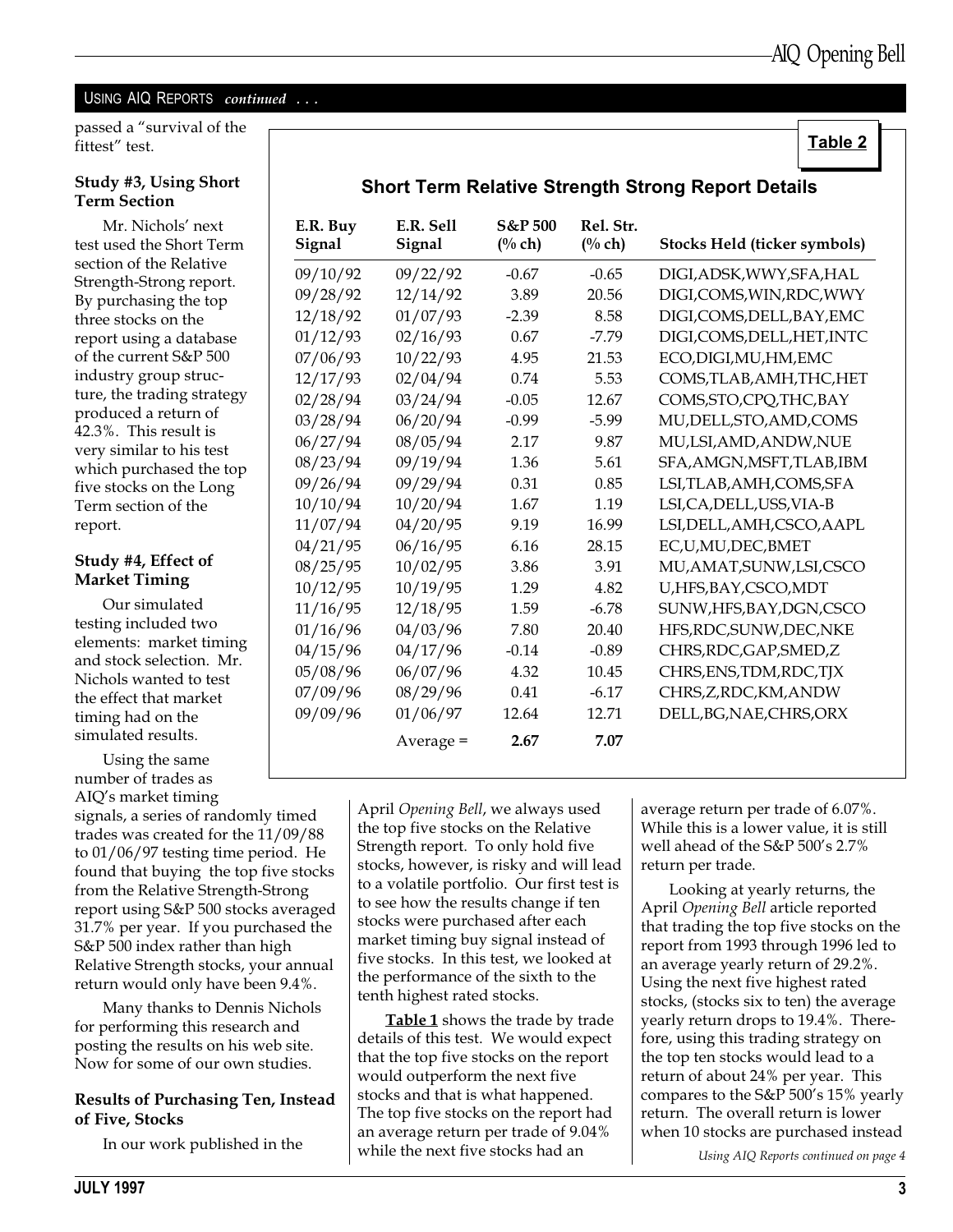#### USING AIQ REPORTS continued ...

of 5 but the volatility will<br>he lower as well **Table 3** be lower as well.

#### Results of Test Using Short Term Section

In our next test, we looked at the results from using the Short Term section of the Relative Strength-Strong report. We ran the exact same study as reported in the April Opening Bell but purchased the top five S&P 500 stocks that appeared on the Short Term section of the report. Whereas the Long

Term section of the report looks at a one year time horizon, the Short Term section looks at a six month time horizon. The trade-by-trade results are found in Table 2.

I was surprised how many of the same stocks appeared on both the Short Term and the Long Term section. As a result, the overall percentage return per trade is similar. The average trade using the Long Term section gained 9.04% while the average gain per trade using the Short Term section was 7.07%.

The overall return was comparable but the results were less consistent. In 1994, trading results using the Long Term section was 28.9% but the Short Term section only produced a return of 2.3%.

We again caution that these results are overstated because they are using the stocks from today's S&P 500 structure. The only way to get a true test is to use the S&P 500 structure that was available at the time of each market timing buy signal. That is beyond the scope of this article. What we did instead was to create an industry group that contains all of today's S&P 500 stocks. Since this is the database of the stocks we are trading, it makes sense to compare our trading results to this S&P 500 industry group.

We found that the industry group

|          | <b>Summary Results (%)</b>  |                                               |                                      |                                              |                                              |  |  |  |
|----------|-----------------------------|-----------------------------------------------|--------------------------------------|----------------------------------------------|----------------------------------------------|--|--|--|
|          | <b>S&amp;P</b> 500<br>Index | Average<br><b>S&amp;P 500</b><br><b>Stock</b> | Long Term<br>Rel. Str.<br>Stocks 1-5 | <b>Long Term</b><br>Rel. Str.<br>Stocks 6-10 | <b>Short Term</b><br>Rel. Str.<br>Stocks 1-5 |  |  |  |
| 1993     | 7.06                        | 14.27                                         | 20.38                                | 17.73                                        | 33.45                                        |  |  |  |
| 1994     | $-1.54$                     | 0.21                                          | 28.94                                | 9.33                                         | 2.28                                         |  |  |  |
| 1995     | 34.11                       | 30.99                                         | 37.36                                | 6.11                                         | 42.56                                        |  |  |  |
| 1996     | 20.26                       | 18.14                                         | 30.16                                | 44.39                                        | 22.67                                        |  |  |  |
| $Avg. =$ | 14.97                       | 15.90                                         | 29.21                                | 19.39                                        | 25.24                                        |  |  |  |

Table 4

| <b>Bearish Period</b>    | <b>S&amp;P</b> 500<br>$(%$ ch) | <b>S&amp;P</b> Stocks<br>(% ch) | Rel. Str.<br>$(\%$ ch) |
|--------------------------|--------------------------------|---------------------------------|------------------------|
| $07/16/90$ to $10/11/90$ | $-19.92$                       | $-24.82$                        | $-27.00$               |
| 02/02/94 to 04/04/94     | $-8.93$                        | $-8.13$                         | 2.75                   |
| 07/01/96 to 07/23/96     | $-7.25$                        | -7.98                           | $-15.40$               |
| 03/10/97 to 04/11/97     | $-9.34$                        | $-8.50$                         | $-9.84$                |
| $Avg. =$                 | $-11.36$                       | $-12.36$                        | $-12.37$               |

Trading During Bearish Time Periods

that contains all of today's S&P 500 stocks did outperform the S&P 500 index, especially when you go back to 1993 where many of the stocks in today's S&P 500 index were not a part of the S&P 500 structure at that time. The degree of outperformance over the entire testing time period was not significant, however. From 1993 through 1996, the S&P 500 index averaged 14.97% per year. The average return on the group of stocks that we used for our studies gained 15.90%.

The results from all of the tests we performed are found in Table 3. The best return was seen by using the Long Term section of the Relative Strength-Strong report with AIQ's

market timing model.

#### How Does the Strategy Work in Bear Markets?

In our final test, we looked at how this stock picking strategy works in grim market environments. Since no market timing model works all the time, we want to see how this stock selection system works during corrections/bear markets. The best trading strategies outperform in both bull and bear markets.

In this final test, we looked at four of the worst time periods to be long in stocks in the last seven years. We assumed that you bought the day of the high and sold on the day of the low. Therefore, the Relative Strength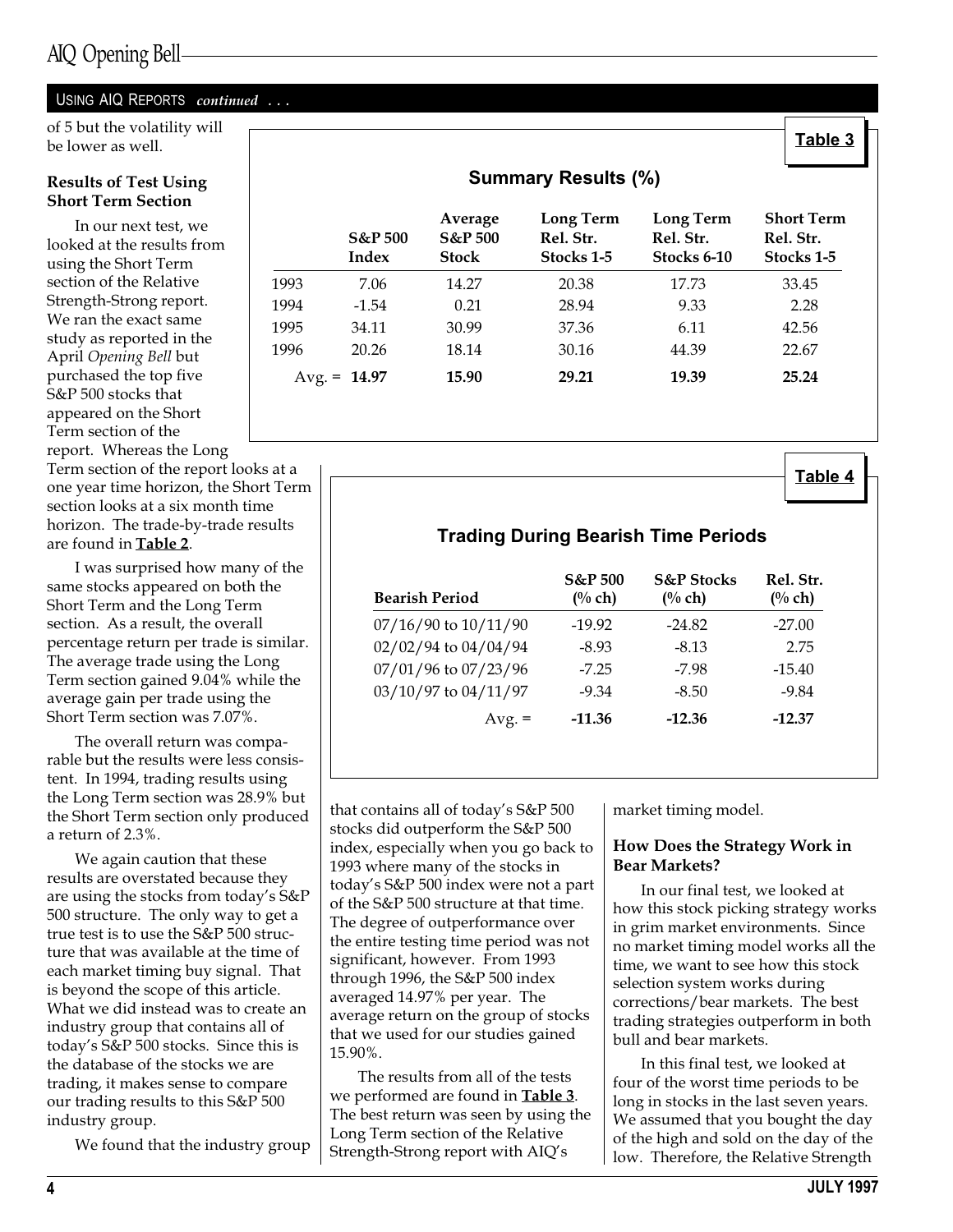#### USING AIQ REPORTS continued ...

report was generated at the market's high point and the top five stocks on the Long Term section were purchased and held until the low was made in the market.

Table 4 shows the time periods used and the results from trading the stocks based on the report.

The first time period listed is the bear market of 1990. From July to October, the S&P 500 index fell nearly 20%. An unweighted index of today's S&P 500 stocks fell 24.8% over the same time period. If you ran the Relative Strength report and purchased the top five stocks, you would have lost 27%.

Another bad period was the short but sharp drop in the summer of 1996. The S&P 500 fell 7.25% but the five high Relative Strength stocks fell an average of 15.4%.

During our recent March/April correction, the Relative Strength stocks fell about the same amount as did the market.

The best time period was in early 1994 when the five Relative Strength stocks rose at the same time that the S&P 500 fell almost 9%. This was due to one stock, Micron Technology, which rose 43% over that time period. Unfortunately, Micron Technology was not a part of the S&P 500 at that time.

From our testing it appears that this trading strategy will typically underperform during bearish time periods.

#### In Conclusion

The results of our Relative Strength report testing are encouraging for those like myself who have been preaching the benefits of buying into strength rather than trying to call the lows. I'm not saying that countertrend trading is ineffective  $-$  many people are able to call the low points. Rather, unless you are very good at

identifying support levels and reading the indicators, buying into strength is an easier and, for most, a more profitable strategy.

We ended our current studies by looking at bearish time periods, which is important. Quite often, high Relative Strength investors outperform during bullish time periods and underperform during bearish time periods.

Anyone applying a high Relative Strength strategy must be willing to accept volatility. There are ways to lower volatility. Market timing is one of them. Performing some fundamental analysis on the high Relative Strength stocks is another method (see May 1997 issue of the Opening Bell).

Next month we'll look at multiple technical screenings run on high Relative Strength stocks.  $\blacksquare$ 

#### STOCK DATA MAINTENANCE

#### The following table shows past and future stock splits and large dividends:

| <b>Stock</b>                 | Ticker       |     | Split/Div. Approx. Date | <b>Stock</b>                      | Ticker      |     | Split/Div. Approx. Date |
|------------------------------|--------------|-----|-------------------------|-----------------------------------|-------------|-----|-------------------------|
| <b>State Street</b>          | <b>NYSTT</b> | 6:5 | 07/07/97                | <b>American Stores</b>            | ASC         | 2:1 | 07/17/97                |
| Outdoor Systems Inc.         | <b>OSIA</b>  | 3:2 | 07/07/97                | Hughes Supply                     | <b>HUG</b>  | 3:2 | 07/18/97                |
| Presstek Inc.                | <b>PRST</b>  | 2:1 | 07/08/97                | STB Systems Inc.                  | <b>STBI</b> | 3:2 | 07/18/97                |
| Orion Capital                | OC           | 2:1 | 07/08/97                | <b>Trans Atlantic HoldingsTRH</b> |             | 3:2 | 07/21/97                |
| <b>MAF</b> Bancorp           | <b>MAFB</b>  | 3:2 | 07/10/97                | Halliburton Co.                   | HAL         | 2:1 | 07/22/97                |
| Info. Mgt. Res.              | <b>IMRS</b>  | 3:2 | 07/11/97                | <b>Jabil Circuit</b>              | <b>JBIL</b> | 2:1 | 07/23/97                |
| Schlumberger Ltd.            | SLB.         | 2:1 | 07/14/97                | American Int'l Group              | AIG         | 3:2 | 07/28/97                |
| Caterpillar                  | <b>CAT</b>   | 2:1 | 07/14/97                | Air Express Int'l                 | <b>AEIC</b> | 3:2 | 07/28/97                |
| St. Paul Bancorp             | <b>SPBC</b>  | 3:2 | 07/15/97                | Earthgrains Co.                   | EGR         | 2:1 | 07/29/97                |
| Interpublic Group Cos.       | IPG.         | 3:2 | 07/16/97                | First Union Corp.                 | <b>FTU</b>  | 2:1 | 08/01/97                |
| First Charter Corp.          | <b>FCTR</b>  | 6:5 | 07/16/97                | <b>Family Dollar Stores</b>       | <b>FDO</b>  | 3:2 | 08/01/97                |
| <b>Fairfield Communities</b> | <b>FFD</b>   | 3:2 | 07/16/97                |                                   |             |     |                         |

#### Trading Suspended:

Revco DS Inc. (RXR), Goulds Pumps Inc. (GULD), Conrail Inc. (CRR), Providian Corp. (PVN), Vivra Inc. (V), USLIFE (USH), PanEnergy Corp (PEL), US Robotics (USRX)

#### Name/Ticker Changes:

American Brands Inc. (AMB) to Fortune Brands Inc. (FO) CIBER Inc. (CIBR) to Ciber Inc. (CBR) DeKalb Genetics (DKALB) to DeKalb Genetics (DKB) Duke Power (DUK) to Duke Energy (DUK) Flores & Rucks Inc. (FNRI) to Ocean Energy (OEI)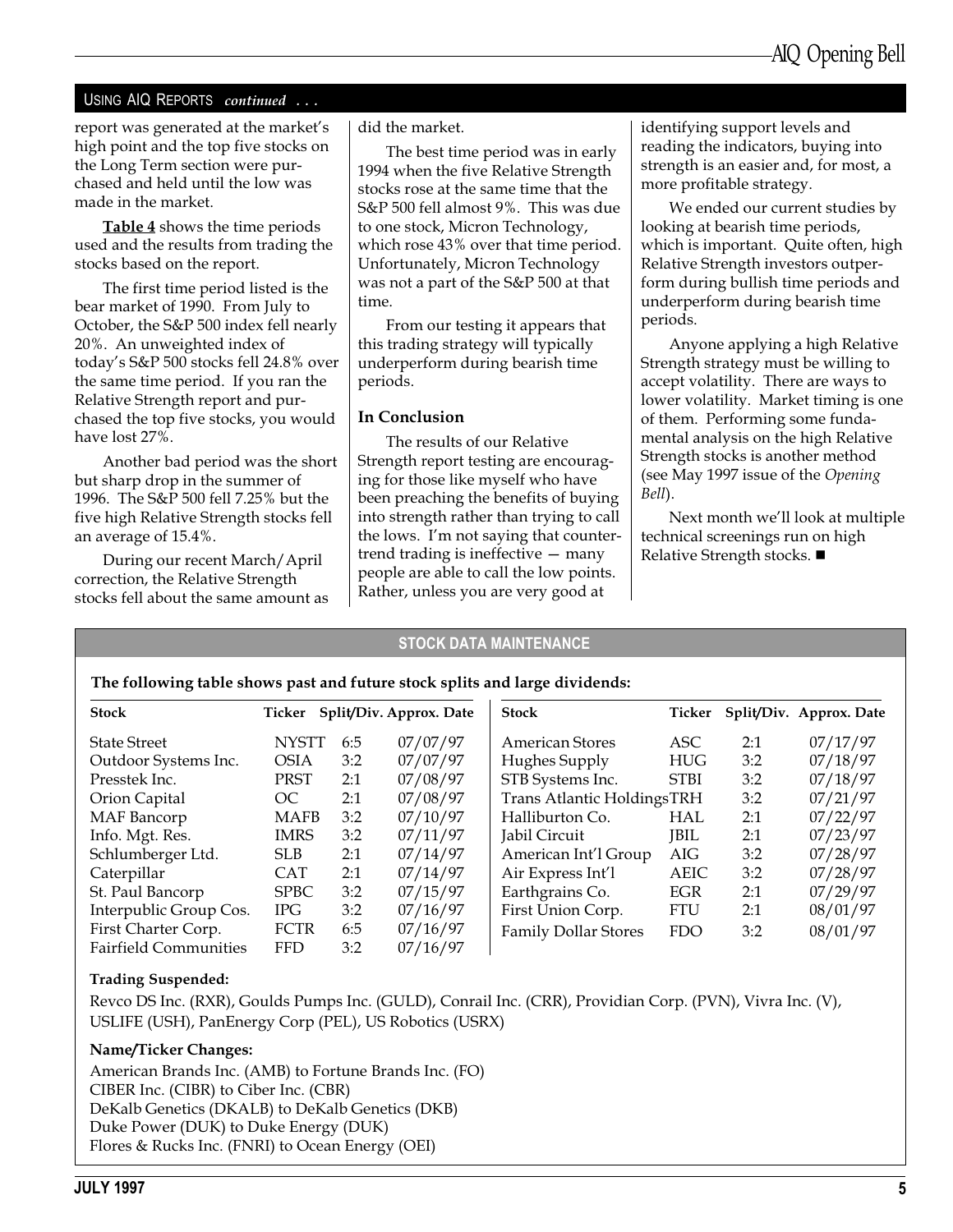### SELL STRATEGIES

# USE A DISCIPLINED SELL STRATEGY TO AVOID BEING SWAYED BY EMOTION

#### By David Vomund

One of the toughest elements of<br>trading is deciding when<br>second guess themselves over sell trading is deciding when to sell. People agonize and decisions more than they do for buy decisions. Yet, it does not have to be this way.

The time to decide when to sell is before you make the purchase. That way, emotion does not play a role in your decision process.

The AIQ Profit Manager helps in this regard because when you enter a new position it requires you to select a sell strategy. Unfortunately, many investors deviate from their original strategy and sell for other reasons. People generally sell too early based on two factors, impatience and emotion.

When we purchase a stock, we want it to immediately increase in value. Unfortunately, the market does not always adhere to our wishes.

In the December 1996 Opening Bell, I discussed how stock investing was a game of probabilities. I named two stocks that were purchased in August for the same technical reasons. The stocks were Conseco Inc. (CNC) and Precision Castparts (PCP).

The time to decide when to sell is before the stock is ever purchased. That way, emotion does not play a role in your decision process."

In the article, I said one stock worked and one didn't. CNC was a big winner and PCP was drifting sideways as the market moved higher.

At the time this article was written, I was giving up on PCP and labeling it a trade that didn't work



out. My patience was wearing down. Yet, the stop strategy that I selected before the stock was purchased was not triggered. PCP came to life this spring. If I had sold when I prematurely labeled it a loser, a 30% profit would have been missed. Be patient, you don't need to outperform the market every week.

The second and more common reason that people sell is based on emotion. This is a mistake. In many cases, people with careers other than those affiliated with Wall Street have an advantage over financial professionals. Wall Street insiders look at the ticker all day and listen to the opinions of other analysts. This outside interference raises emotions and forces them to make sell decisions based on

emotion rather than fact.

For example, just as group rotation is turning against you and your stock holdings are losing value, one of the many analysts interviewed on CNBC (have you ever wondered what their track records are?) reports that a critical trendline has been broken. Your stop has not been hit but you sell.

Emotions also come into play when the market is falling. About the worst time to buy stocks this year was in March when the market was entering a swift correction.

In my newsletter VIS Alert, I entered long stock positions in three of the four weeks in March. The positions were Plum Creek Timber (PCL) on March 3, Tyco Int'l (TYC) on March 7, and Smithfield Foods (SFDS) on March 21.

As the market fell, non-S&P 500 stocks lead the downward move. I wanted to undo time and wished the newsletter was listing short positions. Analysts on CNBC told me important support had been broken, we were too irrationally exuberant, and valuation measures were too high.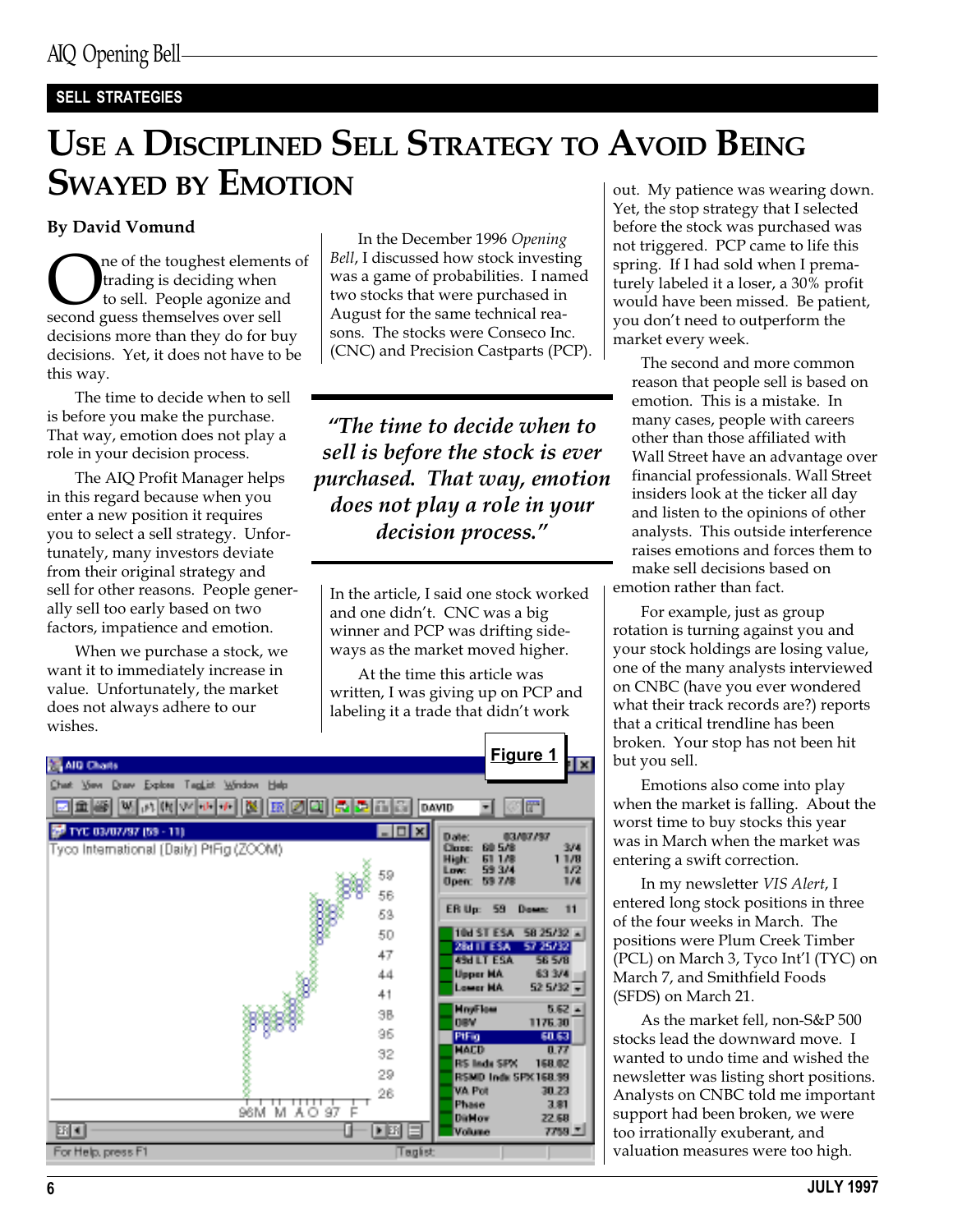#### SELL STRATEGIES continued ...

My emotions told me to switch to cash. My emotions said to sell but my stop levels were not hit and I did not sell. Now each stock has a handsome profit.

What is my stop strategy? I am longer term than the average AIQ user so I keep the stops loose enough to where normal stock fluctuation does not trigger a sell. I achieve this by using a simple trailing 15% stop (see December 1996 Opening Bell). That is, a stock is sold anytime it falls 15% from its high point after the purchase date. (To enter this stop in the AIQ Profit Manager, choose a trailing stop and enter a value of 85).

With loose stops I have essentially decided that I don't want to get stopped out often but I'm willing to accept a larger than normal loss when a stop is reached.

Looking at the Tyco Int'l (TYC) example described above, the AIQ market timing model was on a January 7, 1997 buy signal. TYC was a high Relative Strength stock that had just broken above consolidation. This is best seen on its Point & Figure chart (see  $Figure 1$ ). The \$60 price twice acted as resistance, but on the third attempt the stock broke above this level as seen from the last column of Xs. (Note: The Point & Figure Breakout report screens for triple top buy signals.)

TYC's volume indicators pointed to higher prices as well. Both On Balance Volume and Money Flow



were hitting new highs in concert with the stock price (see Figure 2). TYC was also on a confirmed buy signal (PCL and SFDS were purchased for the same reason, although we bought SFDS on a pullback).

At the time TYC was purchased, a 15% trailing stop was activated. If I bought the day of the high, a 15% loss would have been the result (yes, I've done that before!). As the stock increases, so does its stop. TYC will have to fall 15% from its high point before it is sold.

It doesn't matter if TYC receives an Expert Rating sell signal and it

doesn't matter if an analyst on CNBC says it is overvalued. Even if it drifts sideways for a few months, TYC is not sold until the stop is reached (if you buy stocks that are in a trend, they won't drift sideways for long).

What stop strategy to use is a highly individual decision. The important thing is to use a stop strategy. People who don't have the discipline to follow a stop strategy are typically a step behind the game, selling into weakness and missing the big moves. Rather than leading the Wall Street herd, they are running after it trying to catch up.  $\blacksquare$ 

The market ended the month and<br>the quarter on a high note, with<br>the  $\frac{C}{n}$  B 500 giving magnethen 4% in the S&P 500 rising more than 4% in June. For the year, the S&P 500 is up 19.5%. Smaller company stocks have lagged with the Russell 2000 rising 9.3%.

The activity in the broader market picked up in the second quarter as both the S&P 500 and the Russell 2000 gained an amazing 18% from the April low. During this rally, all major indexes rose

MARKET REVIEW

above their AIQ Trading Bands and the Advance Decline Oscillator rose to a level not seen in the last 20 years. Certainly not a sign of a market top.

The AIQ timing model continues to ride the wave of the bull run. The last timing signal was a 98 buy on April 15. Congratulations to people who bought OEX call options with a 3 month expiration date from the signal!

It is surprising to see that the AIQ

Pyramid's Trucking group is this year's big winner, gaining over 40%. This group actually lost money last year. Other strong groups are Securities Brokers, Air Freight & Couriers, and Savings & Loans. The weakest group this year is Computer-Networks, down about 25%. In this group, Cisco Systems has recovered most of its losses but 3Com and Novell are near their lows.  $\blacksquare$ 

--D.V.